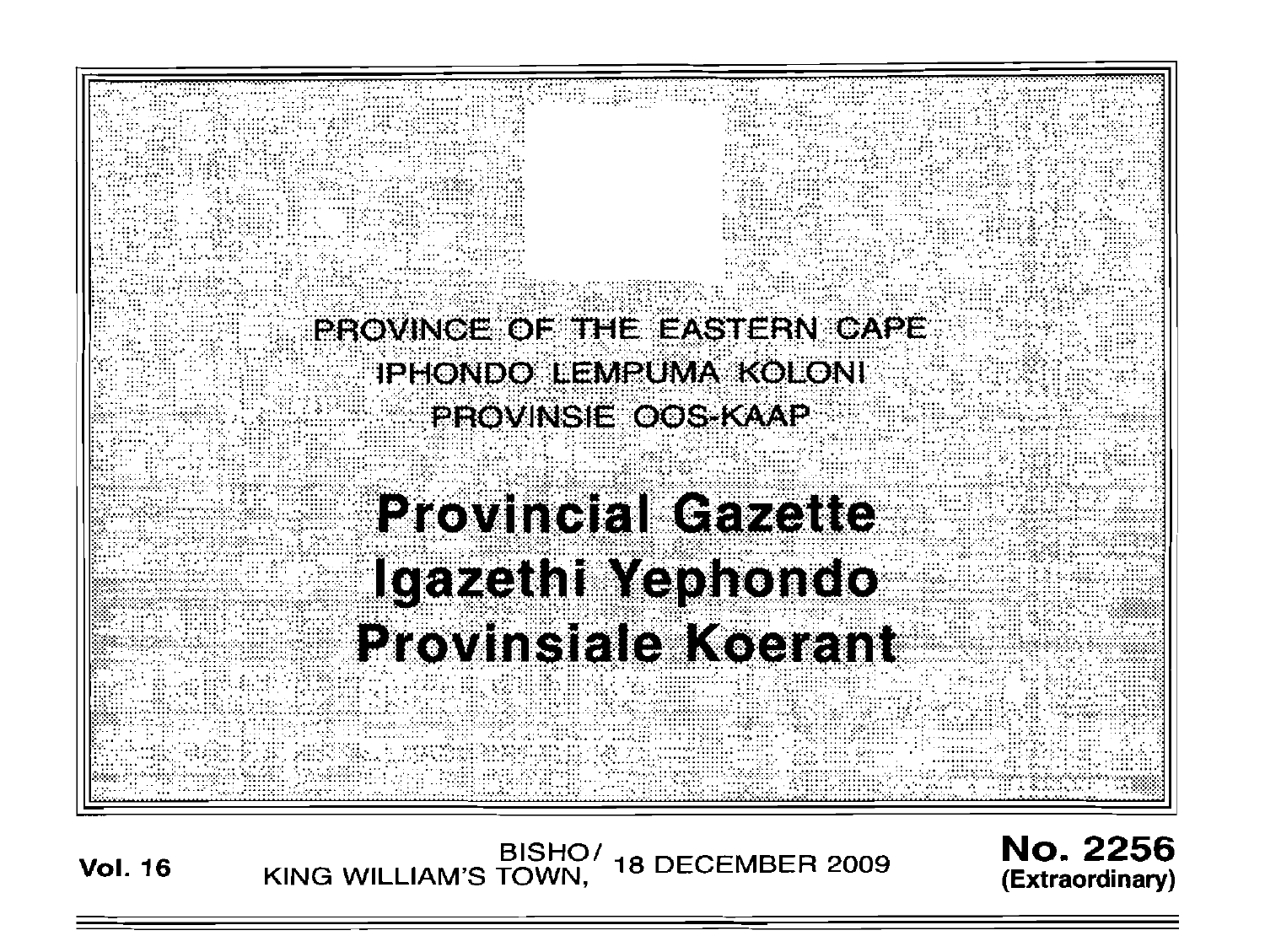No.

#### IMPORTANT NOTICE

The Government Printing Works will not be held responsible for faxed documents not received due to errors on the fax machine or faxes received which are unclear or incomplete. Please be advised that an "OK" slip, received from a fax machine, will not be accepted as proof that documents were received by the GPW for printing. If documents are faxed to the GPW it will be the sender's responsibility to phone and confirm that the documents were received in good order.

Furthermore the Government Printing Works will also not be held responsible for cancellations and amendments which have not been done on original documents received from clients.

### CONTENTS • INHOUD

|  |                          | Page<br>No. | Gazette<br>No. |
|--|--------------------------|-------------|----------------|
|  | <b>PROVINCIAL NOTICE</b> |             |                |
|  |                          |             |                |

72 Eastern Cape Provincial Arts and Culture Council Act (6/2000): Call for nomination of persons to serve as members of the Eastern Cape Provincial Arts and Culture Council in terms of section 5 (1) . 3 2256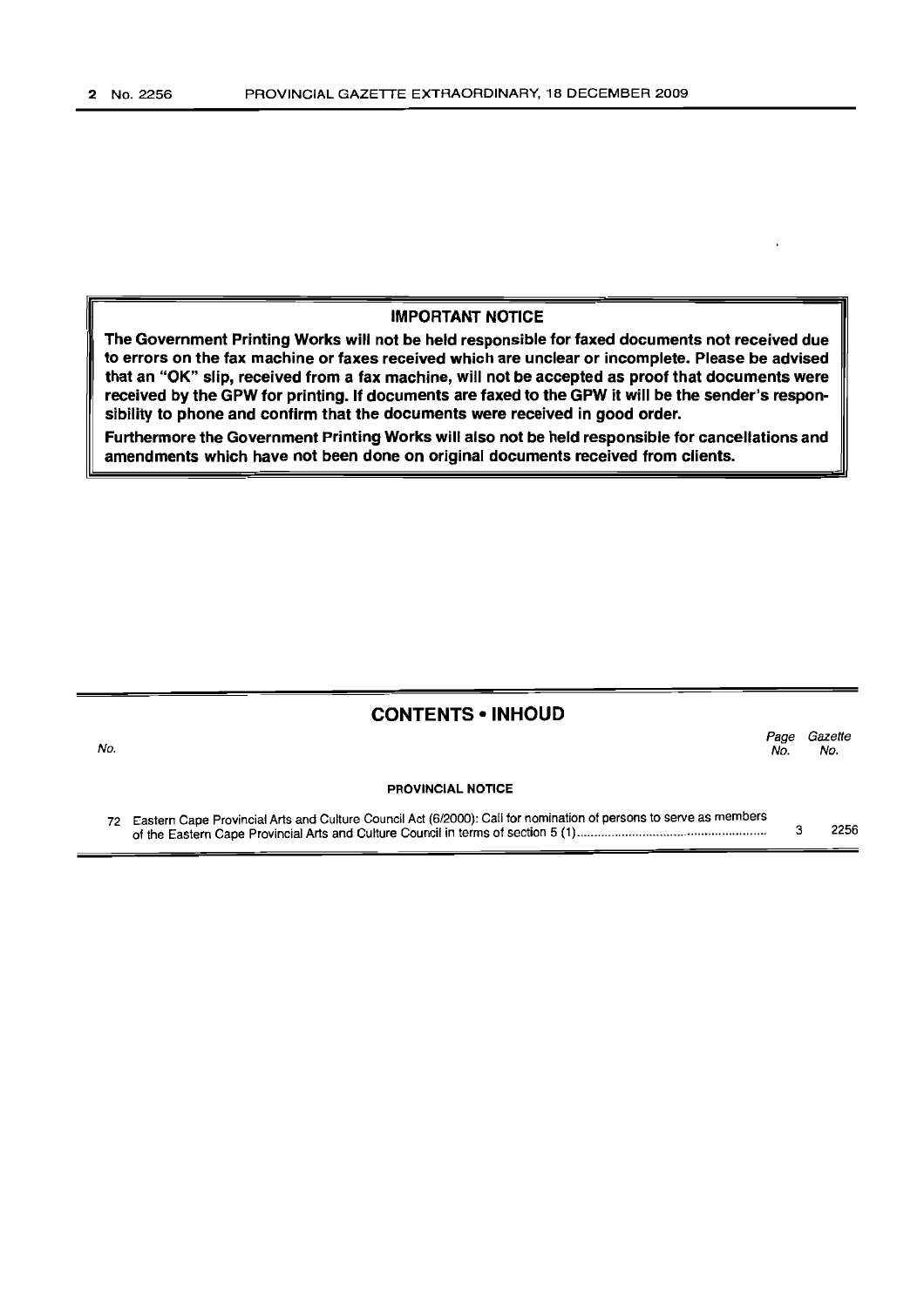# PROVINCIAL NOTICE

No. 72

18 December 2009

## DEPARTMENT OF SPORT, RECREATION, ARTS AND CULTURE

#### CALL FOR NOMINATION OF PERSONS TO SERVE AS MEMBERS OF THE EASTERN CAPE PROVINCIAL ARTS AND CULTURE COUNCIL IN TERMS OF SECTION 5(1) OF THE EASTeRN CAPE PROVINCIAL ARTS AND CULTURE COUNCIL ACT, 2000, (Act No. 6 of 2000)

I, Xoliswa Tom, Member of the Executive Council responsible for Sport, Recreation, Arts and Culture in the Province of the Eastern Cape, acting in terms of Section 5(1) of the Eastern Cape Provincial Arts and Council Act, 2000 (Act No.6 of 2000). hereby invite the public, artists and art and culture organizations to nominate persons, who will serve as members of the Eastern Cape Provincial Arts and Culture Council.

Such individuals must have special knowledge or experience in the fields of Theatre and Performing Arts. Film, Visual Arts and Crafts, Language and Literature, Music and Dance, Living Heritage, Community Arts, Exhibitions, Festivals and Campsites, Finance, Fund~raising or Law.

Nominations mustbe accompanied by the following:

- a detailed Curriculum Vitae of the nominee containing the full names, address, telephone, fax and/or e-mail address of the nominee;
- reasons for the nomination; and
- Signed acknowledgement by the nominee that he or she accepts the nomination.